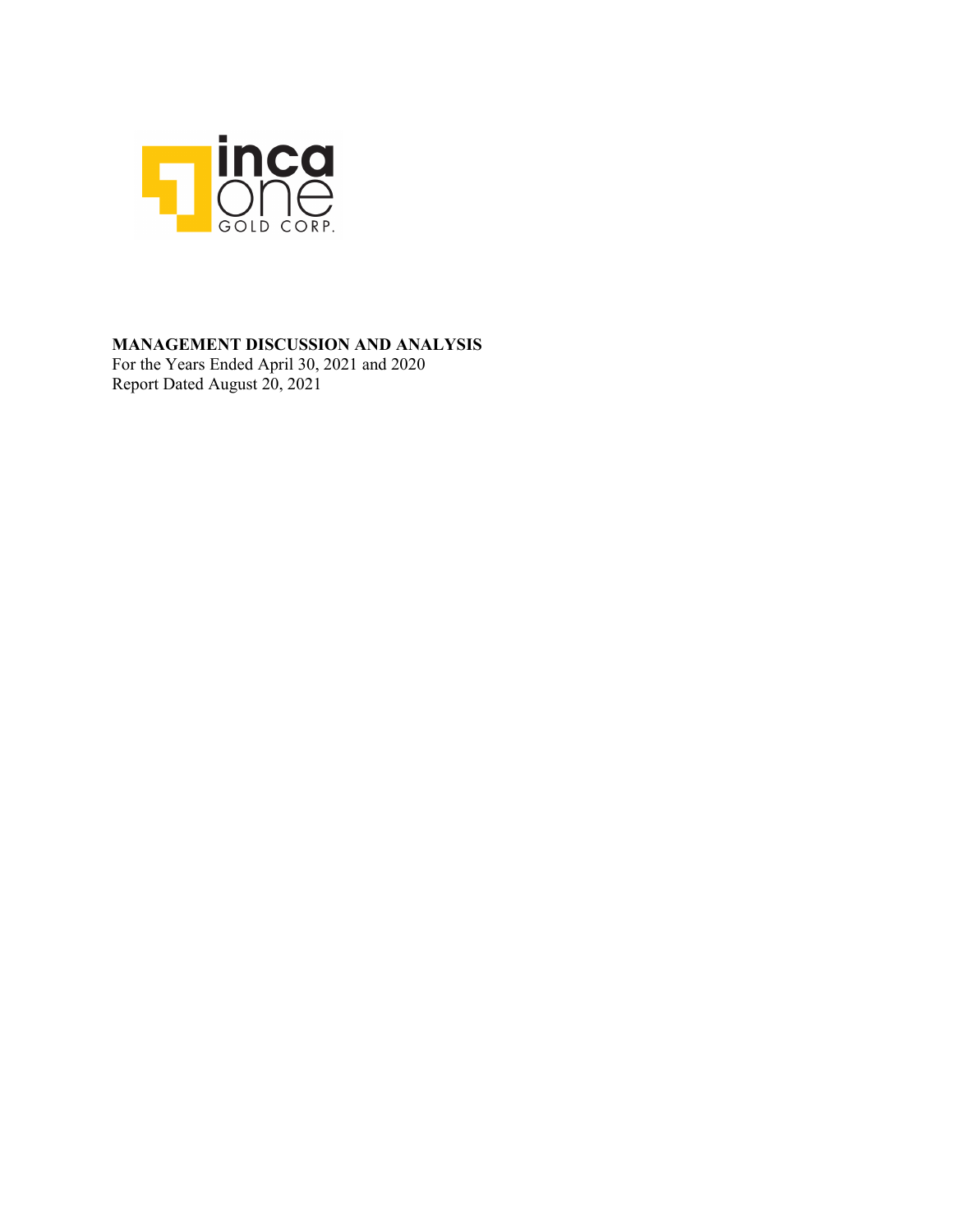Management Discussion & Analysis For the Years Ended April 30, 2021, and 2020

This Management's Discussion and Analysis ("MD&A") of Inca One Gold Corp. (the "Company" or "Inca One") has been prepared by management as of August 20, 2021 and should be read in conjunction with the Company's audited consolidated financial statements for the years ended April 30, 2021 and 2020 and the related notes thereto. This MD&A has been reviewed and approved by the Board of Directors of the Company. Unless otherwise specified, all financial information has been prepared in accordance with International Financial Reporting Standards ("IFRS") as issued by the International Accounting Standards Board. All dollar amounts herein are expressed in United States Dollars unless stated otherwise. References to CAD\$ are to Canadian Dollars.

This MD&A contains forward-looking statements and should be read in conjunction with the risk factors described in "**Risks and Uncertainties**" and "**Cautionary Statement on Forward-Looking Information**" at the end of this MD&A.

#### **Description of the Business**

Inca One was incorporated on November 9, 2005 and is in the business of developing custom mineral processing operations in Peru, to service government permitted small-scale miners. In recent years the Peruvian government instituted a formalization process for informal miners as part of its efforts to regulate their activities. The Company, has two Peruvian gold milling facilities ("Chala One" and "Kori One") with a total permitted capacity of 450 tonnes per day ("TPD") and has been in commercial production since 2015. The Company purchases high-grade gold mill feed from legally recognized Peruvian small-scale miners and processes the material for the export and sale of gold doré and refined gold.

Inca One is listed on the TSX Venture Exchange (the "TSX-V") under the symbol "INCA", on the OTCQB Exchange under the symbol "INCAF", on the Frankfurt Stock Exchange under the symbol "SU9.F", and the Santiago Stock Exchange Venture under the symbol "IOCL".

Inca One's vision is to become the largest, undisputed high-grade gold ore processor of choice in Peru, while maintaining its uncompromising guiding principles while it grows. This vision will be achieved through:

- Continuing to increase purchases of high-grade gold mill feed;
- The acquisition and development of mineral concessions that could be mined by contract miners and that would provide long-term supply to Chala One and Kori One; and
- Pursuing growth via merger and acquisition, including additional mineral processing operations.

## **Key Period Definitions (used below)**

- three months ended April 30 2021 (**"the Quarter" or "Q4 2021**
- three months ended January 31 2021 (**"Q3 2021"**);
- three months ended October 31 2020 (**"Q2 2021"**);
- three months ended July 31, 2020 (**"Q1 2021"**);
- three months ended April 30, 2020 (**"Q4 2020"**);
- year ended April 30, 2021 (**"YE 2021"**); and
- year ended April 30, 2020 (**"YE 2020"**)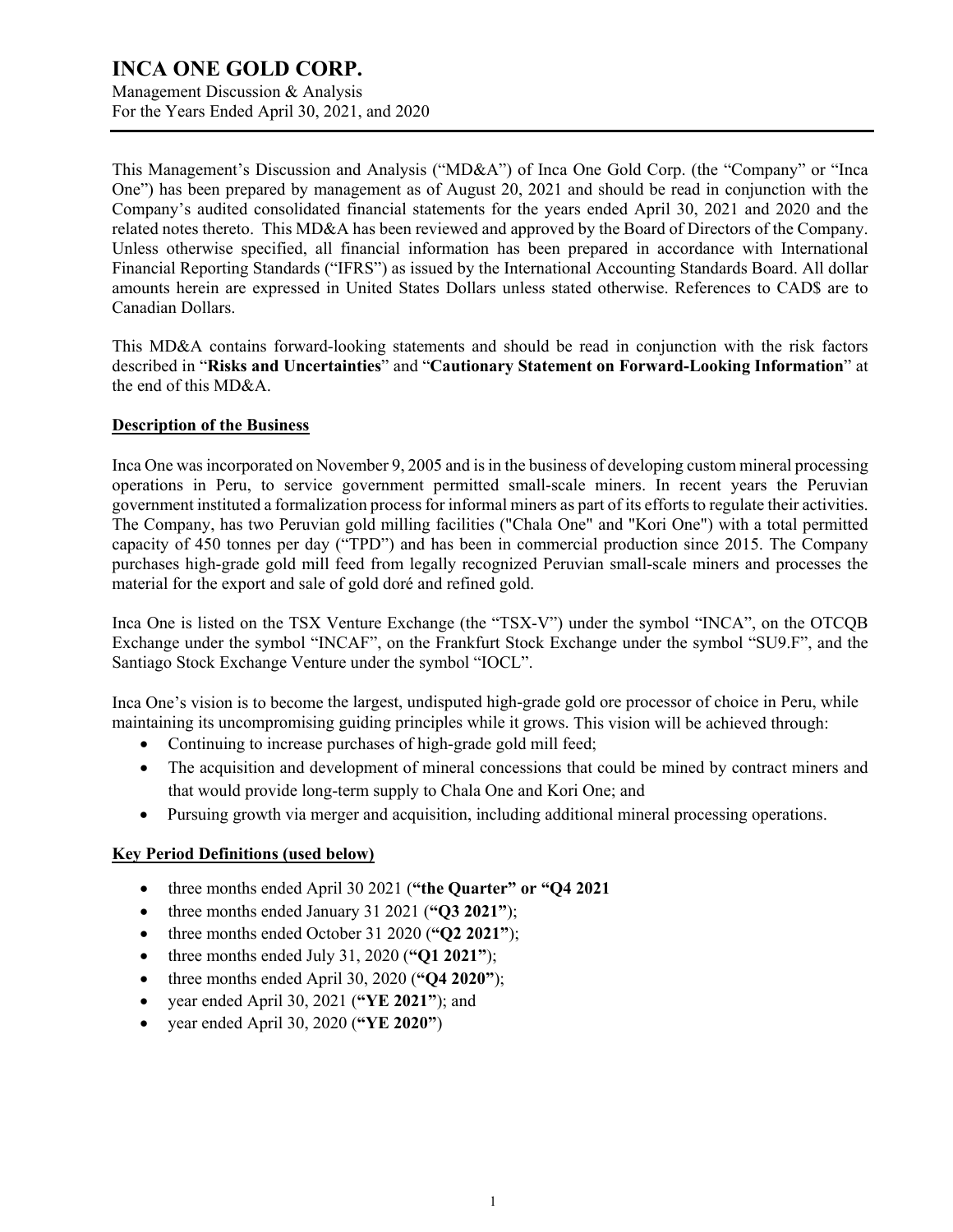#### **YE 2021 Highlights and Key Business Developments**

- During March 2021, the Company arranged a \$2.50 million gold loan from OCIM Precious Metals SA ("OCIM"). Net proceeds of \$2.45 million were received on March 26, 2021. The term of the facility was 135 days and will be paid in gold bullion.
- Invested in infrastructure and established safety protocols to comply with Peruvian healthy standards issued to minimize the spread of Covid 19.
- Restructured its contractual liability with Equinox Gold Corp. to extend the payment dates of its CAD\$7.95 million non-interest bearing secured promissory note from three to five years.
- Received proceeds of approximately CAD\$2.2 million from the exercise of warrants and options.
- In September 2020, the Company opened its direct to consumer gold bullion store for pre-orders of its inaugural Peruvian themed one ounce gold coins.
- During July 2020, the Company launched its XplorTracker project aimed at advancing it's mineral buying and securing future supply of gold bearing mineral for processing.
- During the YE 2021, the Company processed 31,657 tonnes (YE 2020 44,227), an average 87 TPD  $(YE 2020 - 122 TPD)$  and had gold production of 15,400 ounces  $(YE 2020 - 21,748$  ounces).
- Gold sales during YE 2021 totaled 16,315 ounces, which represents a decrease of 4,753 ounces compared to 21,068 ounces sold in YE 2020. Total revenues for YE 2021 were \$30.3 million, a decrease of \$1.1 million when compared to YE 2020 of \$31.4 million.

Subsequent to YE 2021

- In May 2021, the Company received gross proceeds of CAD \$0.6 million from a private placement of 1,533,645 units at a subscription price of CAD\$ 0.40 per unit. Each unit comprised one common share of the Company and one transferable common share purchase warrant, which will entitle the holder to purchase an additional share of the Company at an exercise price of CAD \$0.60 for a period of 36 months form the closing date.
- In August 2021, the Company arranged a \$9 million gold pre-payment facility (the "Facility") from OCIM. Net proceeds of the Facility's first tranche was for approximately \$5.95 million, of which \$4.6 million will be used to purchase gold mill feed, and \$1.35 million will be used for the repayment of a secured debenture. The term of the Facility is for 18 months and will be paid in gold bullion. Once 50% of the gold bullion is repaid to OCIM, the Company has the option to drawdown, an additional \$3 million, which will be payable in gold bullion over an additional 18 months.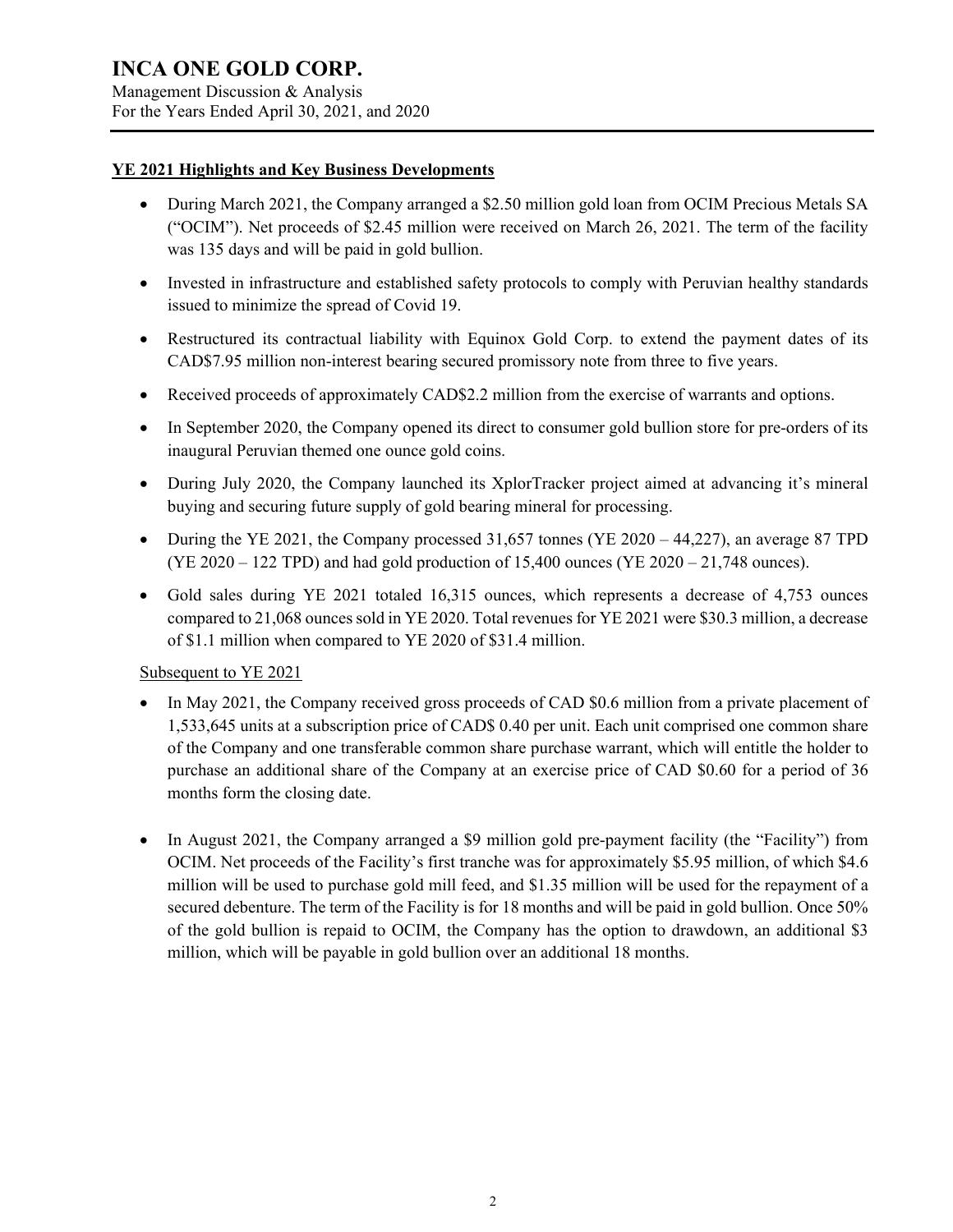Management Discussion & Analysis For the Years Ended April 30, 2021, and 2020

## • **Operational Highlights - Consolidated**

| <b>Quarter over Quarter highlights</b>               | Q <sub>4</sub><br>2021 | Q <sub>3</sub><br>2021 | Q <sub>2</sub><br>2021 | Q1<br>2021 | Q <sub>4</sub><br>2020 | Variance<br>$\frac{0}{0}$<br>Q4 2021<br>to Q3<br>2021 | Variance<br>$\frac{0}{0}$<br>Q4 2021<br>to Q4<br>2020 |
|------------------------------------------------------|------------------------|------------------------|------------------------|------------|------------------------|-------------------------------------------------------|-------------------------------------------------------|
| Tonnes processed in period (t)                       | 8,019                  | 10,822                 | 9,239                  | 3,576      | 7,658                  | $(25.9\%)$                                            | 4.7%                                                  |
| Average daily processing volume (t)                  | 90                     | 118                    | 100                    | 39         | 85                     | (23.7%)                                               | 5.9%                                                  |
| Mineral grade processed (oz/t gold)                  | 0.49                   | 0.51                   | 0.54                   | 0.51       | 0.68                   | $(3.9\%)$                                             | $(27.9\%)$                                            |
| Gold production (oz)                                 | 3,606                  | 5,086                  | 4,998                  | 1,710      | 4,815                  | $(29.1\%)$                                            | $(25.1\%)$                                            |
| Gold sold (equivalent oz) <sup>(1)</sup>             | 5,101                  | 5,206                  | 2,595                  | 3,771      | 3,496                  | $(2.0\%)$                                             | 45.9%                                                 |
| Gold sold (oz)                                       | 4,977                  | 5,059                  | 2,555                  | 3,724      | 3,442                  | $(1.6\%)$                                             | 44.6%                                                 |
| Silver sold (oz)                                     | 8,420                  | 11,163                 | 3,068                  | 4,794      | 5,043                  | $(24.6\%)$                                            | 67.0%                                                 |
| Sales Revenue (\$ millions)                          | 9.01                   | 9.80                   | 5.02                   | 6.56       | 5.62                   | $(8.1\%)$                                             | 60.3%                                                 |
| Cost of goods sold ("COGS") (\$ millions)            | 9.25                   | 9.76                   | 4.62                   | 6.44       | 5.14                   | $(5.3\%)$                                             | 79.9%                                                 |
| Gross operating margin (deficit) (\$ millions)       | (0.23)                 | 0.04                   | 0.40                   | 0.12       | 0.48                   | $(660.0\%)$                                           | $(148.5\%)$                                           |
| Gross operating margin %                             | $(2.6\%)$              | 0.4%                   | 7.9%                   | 1.8%       | 8.6%                   | $(709.2\%)$                                           | $(130.3\%)$                                           |
| Revenue per tonne <sup>(2)</sup> (\$)                | 931                    | 835                    | 1,117                  | 1,068      | 979                    | 11.5%                                                 | $(4.9\%)$                                             |
| Cost per tonne <sup>(2)</sup> (\$)                   | 955                    | 831                    | 1,029                  | 1,048      | 895                    | 14.9%                                                 | 6.8%                                                  |
| Gross margin per tonne <sup>(2)</sup> (\$)           | (24)                   | 4                      | 88                     | 20         | 84                     | $(700.0\%)$                                           | $(128.6\%)$                                           |
| Average gold (equivalent) price per oz sold<br>$($)$ | 1,767                  | 1,883                  | 1,933                  | 1,739      | 1,608                  | $(6.2\%)$                                             | 9.9%                                                  |
| Cost per oz sold (\$)                                | 1,813                  | 1,875                  | 1,781                  | 1,707      | 1,470                  | $(3.3\%)$                                             | 23.3%                                                 |
| Gross margin per oz sold (\$)                        | (46)                   | 8                      | 152                    | 32         | 138                    | $(675.0\%)$                                           | $(133.3\%)$                                           |
| Average London Close price (\$)                      | 1,761                  | 1,862                  | 1,929                  | 1,767      | 1,623                  | $(5.5\%)$                                             | 8.5%                                                  |

(1) Actual ounces of gold sold plus an estimate of the equivalent ounces of gold that could be purchased for the equivalent number of silver ounces sold.

(2) Calculated as the total of either sales revenue, cost of goods sold or gross operating margin (deficit) divided by the quantity of tones used in the production of the corresponding gold sold.

(3) Calculated as the total of either sales revenue, cost of goods sold or gross operating margin (deficit) divided by the quantity of gold sold (equivalent oz).

The Company has included certain non-IFRS measures in this MD&A. The Company believes that these measures, in addition to measures prepared in accordance with IFRS, provide readers an improved ability to evaluate the underlying performance of the Company and to compare it to information reported by other companies. The non-IFRS measures are intended to provide additional information and should not be considered in isolation or as a substitute for measures of performance prepared in accordance with IFRS. These measures do not have any standardized meaning prescribed under IFRS, and therefore may not be comparable to similar measures presented by other issuers.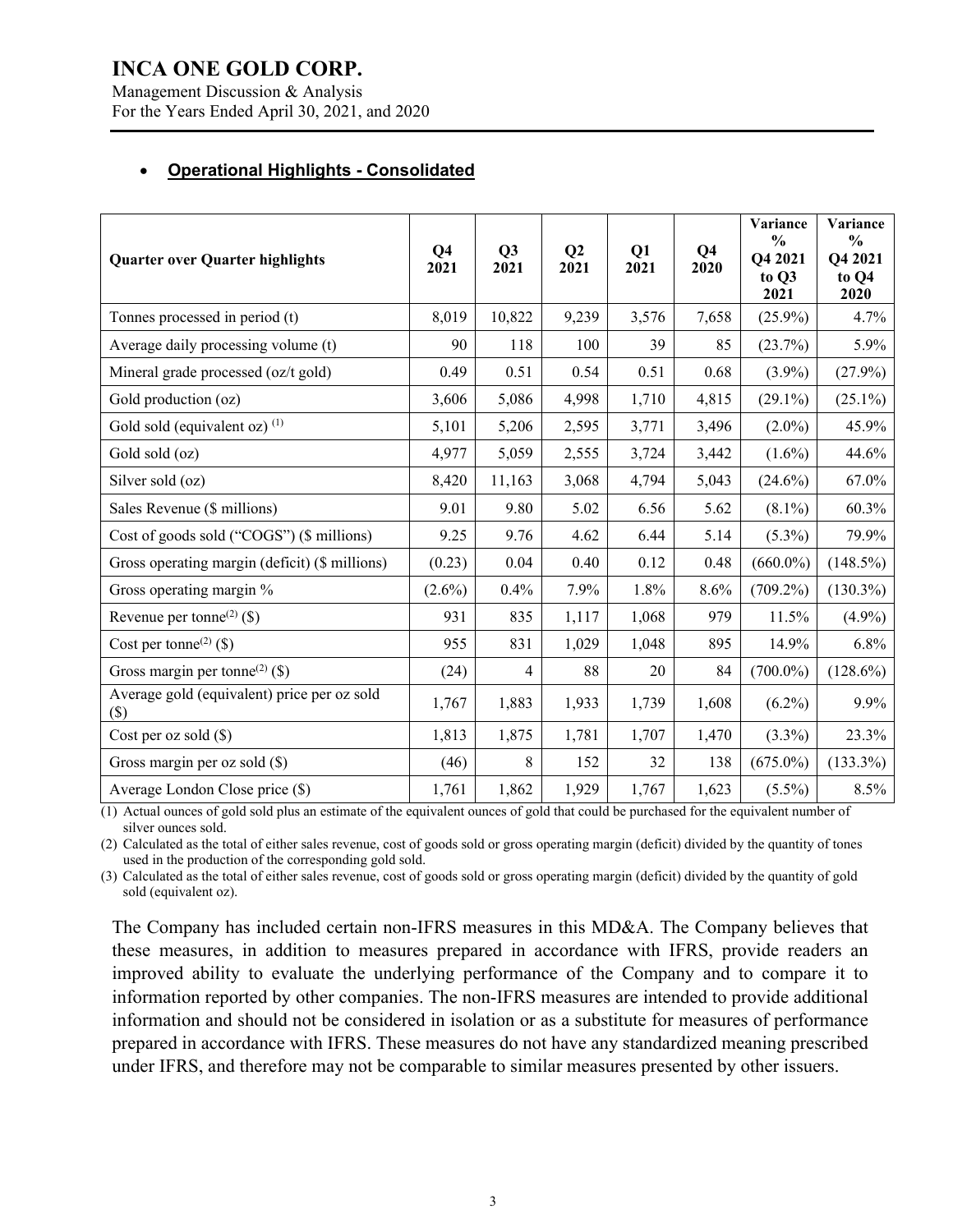Management Discussion & Analysis For the Years Ended April 30, 2021, and 2020

## **Future Outlook**

In March 2021, the Company received a \$2.5 million gold pre-payment facility from OCIM Precious Metals SA. The net proceeds of \$2.45 million were successfully used to increase gold mill feed purchasing and production, as evidenced by the ramp-up of production in March 2021 from 86 TPD to 173 TPD in June 2021.



With the first OCIM gold pre-payment facility now fully repaid, the Company has entered into a second Facility with OCIM for a total of \$9 million. Net proceeds of the Facility's first tranche was for approximately \$5.95 million, of which \$4.6 million will be used to purchase gold mill feed, and \$1.35 million will be used for the repayment of a secured debenture. The term of the Facility is for 18 months and will be paid in gold bullion. Once 50% of the gold bullion is repaid to OCIM, the Company has the option to drawdown, an additional \$3 million, which will be payable in gold bullion over an additional 18 months.

The Company believes that it has proven that with additional working capital, the supply of gold mill feed is very robust. The second OCIM Facility will allow the Company to capitalize on the 2020 expansion of the small-scale mining industry in Peru, which saw the number of formally organized Artisinal Small Scale Miners ("ASM's) increase by 64%, from approximately 54,300 ASM's to 88,900 ASM's. This was a positive increase for the custom mineral processing business and confirms that due to the higher gold prices since Covid-19 started early in 2020 that supply should continue to increase for the foreseeable future. The Peruvian Ministry of Energy and Mines ("MEM") reopened the formalization during 2020, to allow unregistered small-scale miners an opportunity to formalize their businesses. The formalization process requires ASM's to register with the MEM, demonstrate their compliance with environmental and safety regulations and remit taxes on sales of extracted minerals.

These additional miners will require custom milling services from excess processing capacity such as at Inca One's two facilities, Chala One and Kori One, to buy and process their raw material. As a result of this significant growth of the small-scale mining market there are now more legal miners available for Inca One to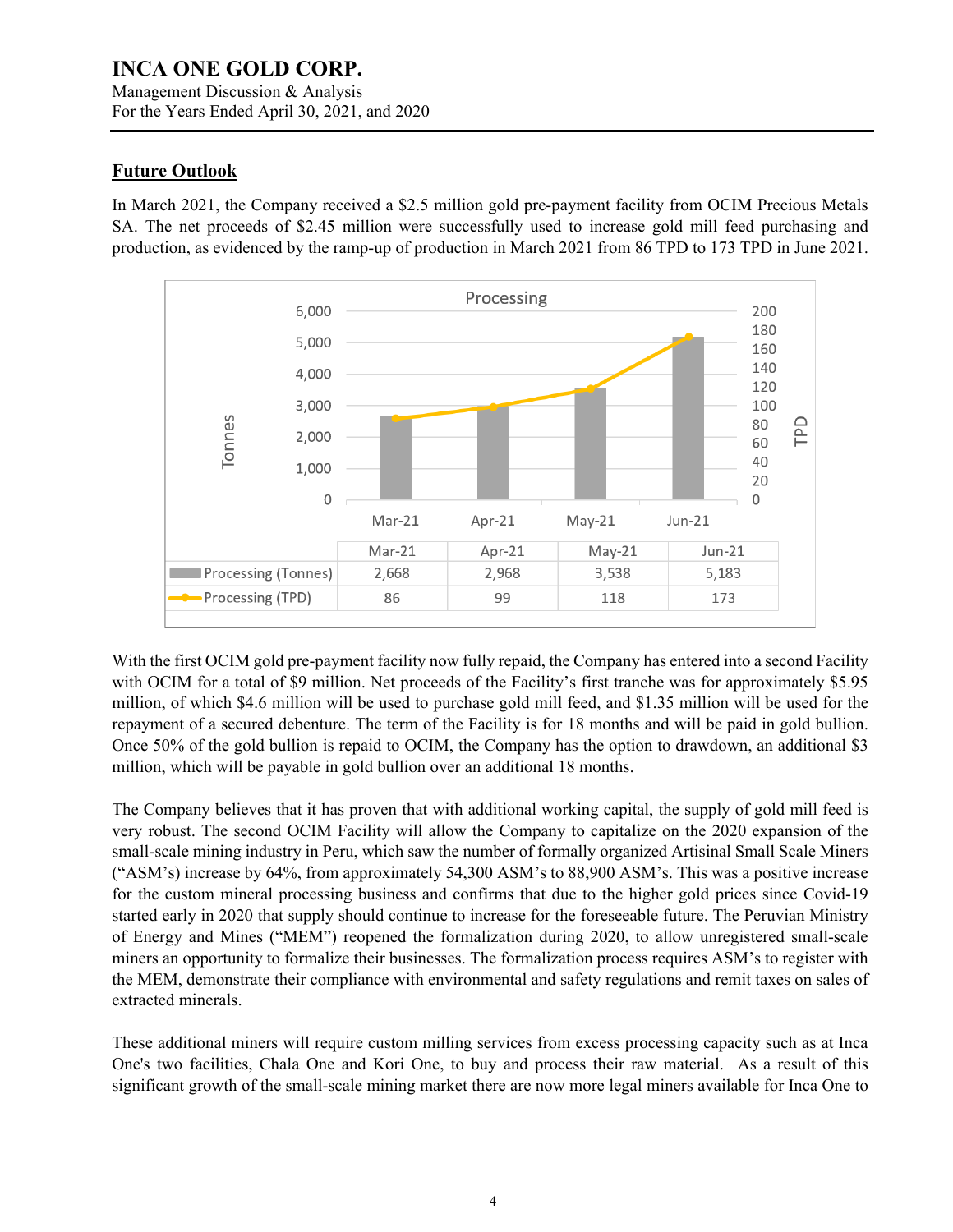Management Discussion & Analysis For the Years Ended April 30, 2021, and 2020

expand its customer base and forge relationships with new customers that have achieved regulatory compliance within this program.

To capitalize on this significant increase in small-scale miners, the Company recently launched its XplorTracker ("Xplor") project as part of a new initiative to expand gold production at Kori One and Chala One. The project is aimed at advancing its mineral buying process and securing future supplies of gold bearing mineral for processing.

Drawing on the prior six years of actively testing and buying gold bearing mineral consisting of more than 20,000 samples from across Peru, Inca One has accumulated an extensive database of samples, including grade, type, quality and concession coordinates. Furthermore, through positive and transparent business ethics and by employing best practices, Inca One has built extensive relationships with the small-scale miners throughout the country, enabling the 'mapping' of these mines throughout Peru. Through systematic analysis and plotting of data within Xplor, the Company will look to further engage with titleholders and ASM's to create additional and mutually beneficial business arrangements.

In the first phase of this project, Inca One is looking to secure mineral rights for district-scale land positions within the Peruvian Gold Belts (PGB) by analyzing the results from the small-scale miners that are actively mining gold and currently bringing their mineral to either the Kori One or Chala One plants. Peru is famous for these gold belts and the three dominant PGB's that contribute to Peru's gold production stretch from over a few hundred kilometres in length up to 1,700 km. Peru has been actively mining for several centuries, is the largest Latin American gold producer and was ranked the 6th largest gold producer in the world for 2018. Once these mineral rights are secured by Inca One, the Company will carry out limited exploration programs to determine suitable projects that can be optioned out for future work programs and ultimately define economic gold resources on these gold properties.

The Company's objective with this program is to deploy strategies that will allow for the direct purchase, investment, or other partnership arrangements to help advance these mining projects or concessions. Additional opportunities for Inca One may be to act as a facilitator assisting in the formalization of miners or titleholders and their environmental improvements and geological information. The end goal with Xplor will be to guarantee additional future supplies of mineral to Inca One processing facilities fueling the Company's growth.

The Company continues to develop its corporate social responsibility initiatives by working with the communities around these small-scale mining areas to provide masks, cleaning supplies and assisting with education about Covid-19 protocols in order to build support with those that control the roads and transportation.

The Company recently completed a number of updates to its processing facilities. At Chala One, a new smelting furnace and desorption cells were installed. At Kori One, new gear motors, a carbon pumping system and increased water storage capacity were installed, in anticipation of increased supply and processing requirements.

The Company continues to take orders from its online bullion store, providing collectors and investors an opportunity to purchase gold directly from the Company.

Upon the onset of the global pandemic, Inca One recognized the immediate need for precious metal investors to access and purchase gold and silver bullion. As a result, the Company views this as an ideal opportunity to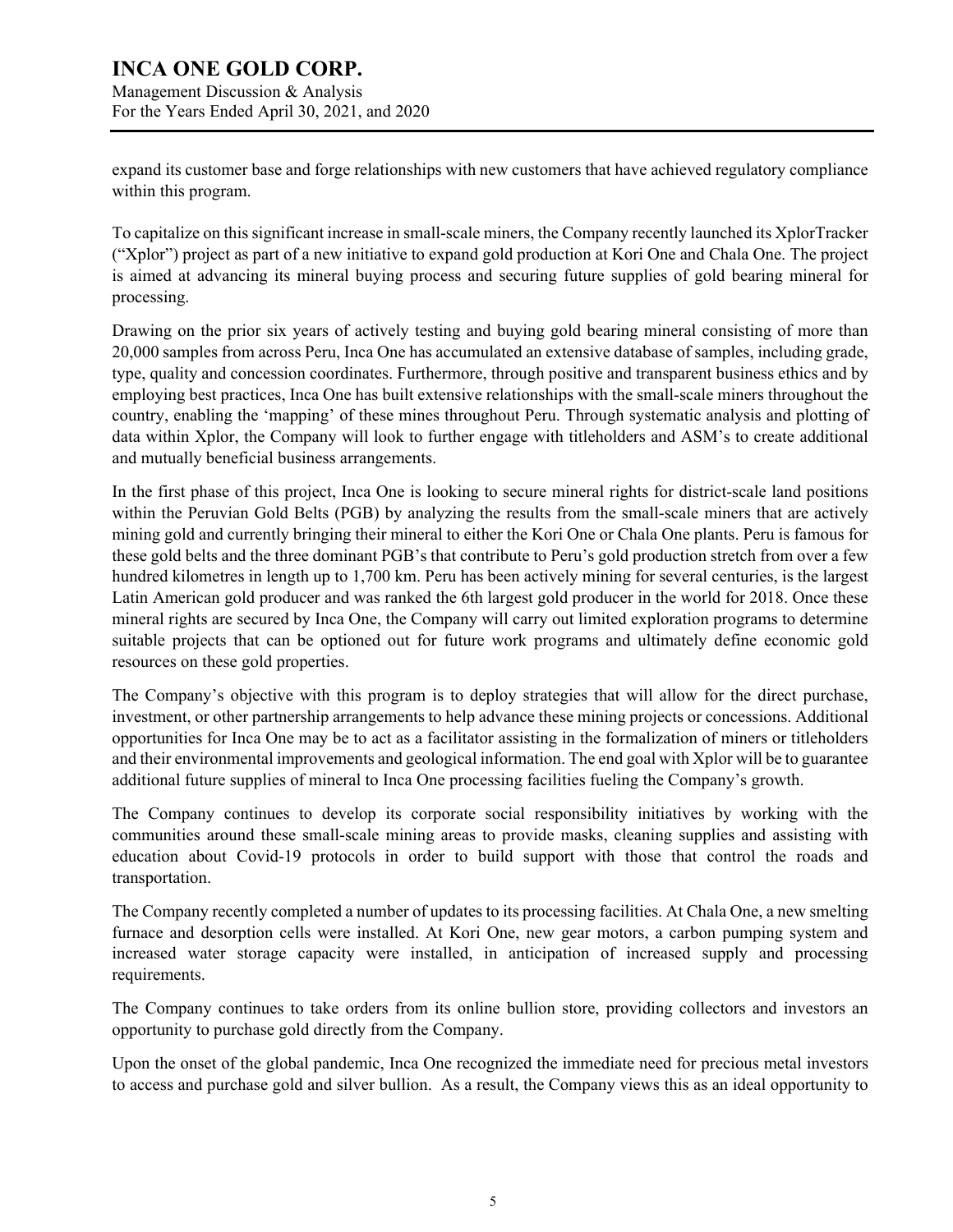## **INCA ONE GOLD CORP.** Management Discussion & Analysis For the Years Ended April 30, 2021, and 2020

begin selling its gold and silver directly to the retail bullion investor. The Company's bullion store is initially offering 1-ounce gold coins and will add additional products, including silver options in the future.

The Company is one of only a handful of public issuers to offer their own production in the form of gold coins. The bullion will exclusively be made available through Inca One's online bullion store. The Company will distribute its specialized, inaugural coins in a streamlined and user-friendly experience with worldwide shipping and order tracking.

The Company continues to comply with the Peruvian Government's COVID-19 requirements. The Company's health and safety protocols and plans related to COVID-19 have been approved by the Minister of Health and are operating effectively. The Company has implemented standard operating procedures to control the spread of the virus and maintain the health and safety of its employees, suppliers and customers.

Inca One has proven its ability over the years to adapt to evolving regulatory environments, meet COVID-19 related challenges and build a diversified framework for success across multiple strategic channels while expanding into key mining regions. Reduced levels of production due to COVID-19 has allowed management to focus and execute on strategic planning, which has been used to establish relationships with new mining partners, that should translate into increased future revenue and profitability. The Company has confidently developed industry leading compliance, expanding operations with the production of premium gold finished products and has built an exceptional team of proven and experienced professionals focused on dramatically scaling operations in 2021 and beyond.

#### **Selected Quarterly and Annual Information**

The following selected financial data with respect to the Company's financial condition and results of operations has been derived from the audited consolidated financial statements of the Company for the years ended April 30, 2021, 2020 and 2019 as applicable. The selected financial data should be read in conjunction with those financial statements and the notes thereto.

|                                                 | Years Ended April 30, |              |                |  |
|-------------------------------------------------|-----------------------|--------------|----------------|--|
|                                                 | 2021                  | 2020         | 2019           |  |
|                                                 | <b>S</b>              | \$           |                |  |
| Revenue                                         | 30,391,226            | 31,392,930   | 34,573,628     |  |
| Cost of goods sold                              | (30,069,054)          | (31,591,559) | (32, 279, 248) |  |
| Gross margin (deficit)                          | 322,172               | (196, 629)   | 2,294,380      |  |
| Finance and other income (expense), net         | (1,226,360)           | (1,463,465)  | (753,320)      |  |
| Net loss for the year                           | (3,248,571)           | (4,236,473)  | (84, 491)      |  |
| Net income (loss) per share (basic and diluted) | (0.10)                | (0.16)       | $(0.00)^{(1)}$ |  |
| Other comprehensive income (loss)               | (4, 141, 556)         | (4,014,914)  | (67,908)       |  |

 $\overline{^{(1)}}$  Calculated to reflect the basic gain (loss) per share on a post consolidated basis.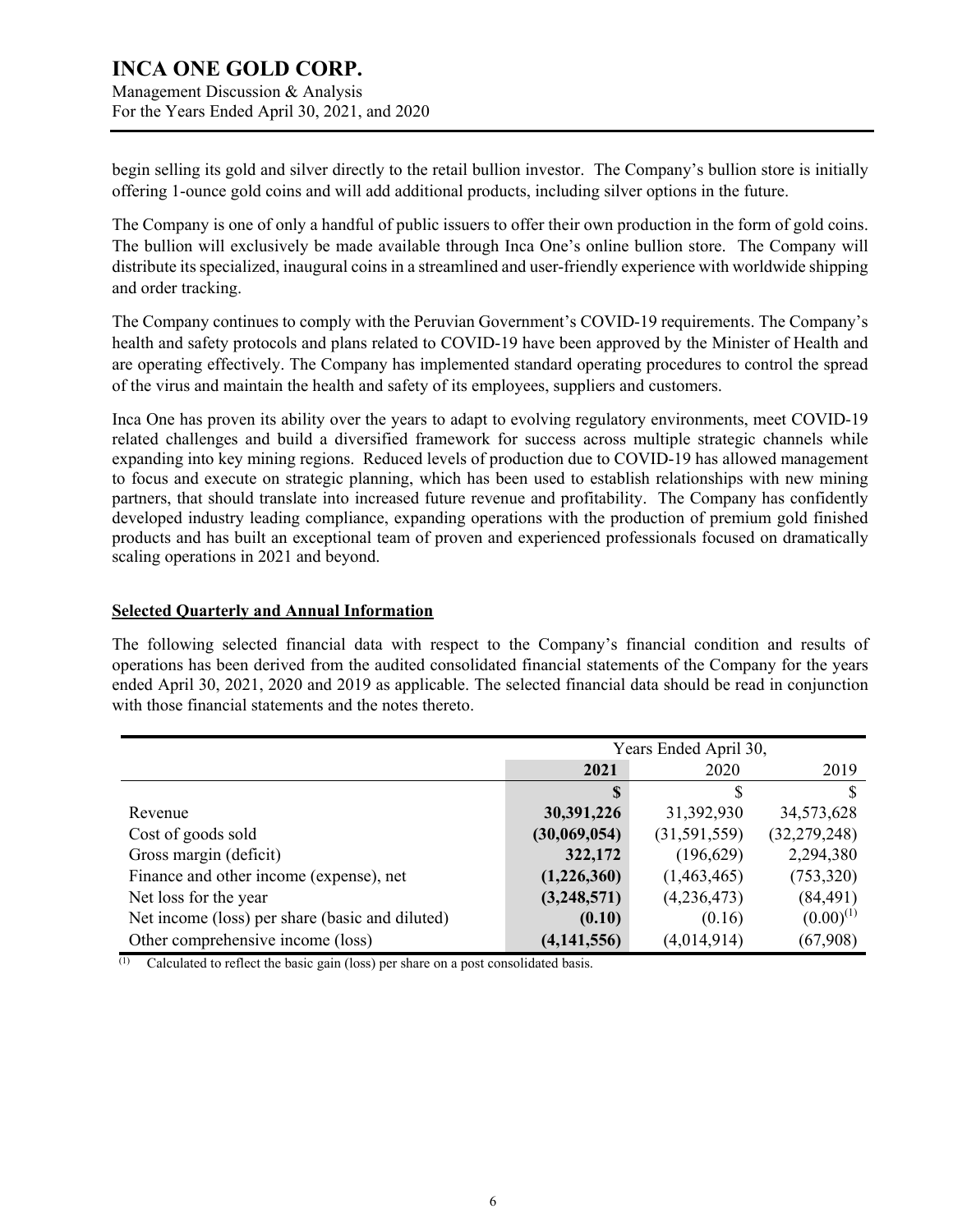Management Discussion & Analysis For the Years Ended April 30, 2021, and 2020

|                             | Years Ended April 30, |            |            |
|-----------------------------|-----------------------|------------|------------|
|                             | 2021                  | 2020       | 2019       |
|                             | \$                    |            |            |
| Total assets                | 19,529,303            | 22,508,395 | 24,057,897 |
| Total current liabilities   | 7,719,647             | 11,686,029 | 7,982,730  |
| Total long term liabilities | 7,633,147             | 5,300,277  | 7,091,690  |

The following table sets out selected quarterly financial data from the Company's unaudited quarterly financial statements for the last eight quarters.

| <b>Quarter ended</b>  | Working<br>capital<br>(deficiency) | <b>Total assets</b> | Long term<br><b>liabilities</b> | Net income<br>(loss) | <b>Basic gain</b><br>(loss) per<br>share $(1)$ |
|-----------------------|------------------------------------|---------------------|---------------------------------|----------------------|------------------------------------------------|
|                       |                                    | S                   | S                               |                      |                                                |
| <b>April 30, 2021</b> | 911,830                            | 19,529,303          | 7,633,147                       | (1,722,945)          | (0.05)                                         |
| January 31, 2021      | 2,265,520                          | 20,639,037          | 7,305,950                       | (1,219,841)          | (0.03)                                         |
| October 31, 2020      | 2,736,714                          | 21,248,803          | 6,942,183                       | (972, 020)           | (0.03)                                         |
| July 31, 2020         | 4,487,963                          | 19,272,556          | 7,961,570                       | 666,235              | 0.02                                           |
| April 30, 2020        | (740, 443)                         | 22,508,395          | 5,300,277                       | (632, 912)           | (0.02)                                         |
| January 31, 2020      | (2,108,292)                        | 18,867,357          | 4,467,411                       | (726, 634)           | (0.03)                                         |
| October 31, 2019      | (1,835,724)                        | 20,442,144          | 4,415,066                       | (1,437,625)          | (0.05)                                         |
| July 31, 2019         | 2,259,771                          | 24,175,991          | 7,344,978                       | (1,439,302)          | (0.05)                                         |

(1) Basic gain (loss) per share previous to January 31, 2020 have been recalculated on a post consolidated basis.

## **Results of Operations**

## **Three months ended April 30, 2021 compared to three months ended April 30, 2020**

Revenue for Q4 2021 was \$9.01 million (Q4 2020 - \$5.62 million), and cost of goods sold was \$9.25 million (Q4 2020 – \$5.14 million) resulting in a gross operating deficit of \$0.23 million (Q4 2020 – gross operating margin of \$0.48 million).

During Q4 2021, the Company reported net loss of \$1.72 million, an increase in net loss of \$1.09 million compared to net losses of \$0.63 million during Q4 2020. The increase in net loss is a result of a decrease of \$0.72 million of gross operating margin, an increase of \$0.26 million in finance costs and the combined effect of an increase in business development expenses \$0.07 million net of a decrease in restructuring gains of \$0.14 million and a decrease of impairment expense of \$0.17 million.

#### **Year ended April 30, 2021 compared to April 30, 2020**

Revenue for YE 2021 was \$30.39 million (YE 2020 - \$31.39 million), and cost of goods sold was \$30.07 million (YE 2020 – \$31.59 million) resulting in a gross operating margin of \$0.32 million (YE 2020 – gross operating deficit of \$0.20 million). The gross operating margin increased mainly due to efficiencies in the production process implemented during YE 2021 and improved purchasing conditions.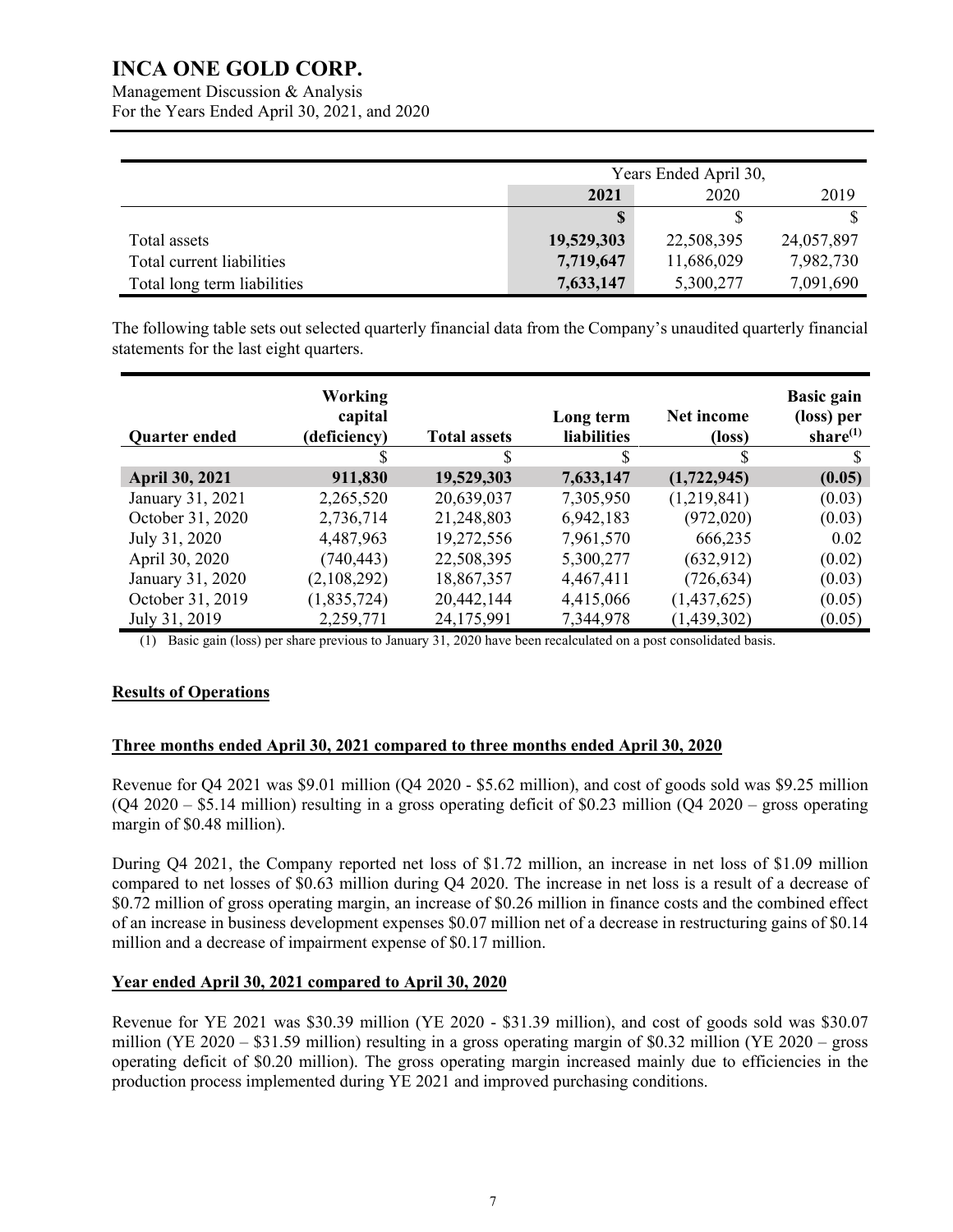Management Discussion & Analysis For the Years Ended April 30, 2021, and 2020

During YE 2021, the Company reported a net loss of \$3.25 million, a decrease in the net loss of \$0.99 million compared to a net loss of \$4.24 million during YE 2020. The decrease in net loss is mainly attributable to an increase in the operating margin by \$0.52 million, the restructuring gain of \$1.39 million and then offset by an increase in corporate and administrative expenses of \$0.96 million.

Corporate and administrative expense increased by \$0.96 million, which is mainly explained due to the increase of advertising and corporate development expenses of \$0.69 million and an increase in share-based payments by \$0.21 million.

#### **Liquidity and Capital Resources**

As at April 30, 2021, the Company financed its operations and met its capital requirements primarily through the re-investment of operational cash flows from the Chala One and the Kori One plants.

The Company had cash of \$1.96 million at April 30, 2021, representing a decrease of \$1.78 million compared to cash of \$3.74 million as at April 30, 2020 and working capital of \$0.91 million at April 30, 2021 representing an increase of \$1.65 million when compared to a working capital deficiency of \$0.74 million as at April 30, 2020.

The increase in the working capital is mainly attributable to the combined effect of:

- the restructuring of payment terms for the contractual liabilities payable to Equinox, which resulted in approximately \$4.37 million moving from current to long-term contractual liabilities and offset by a \$1.12 million secured debenture that became current in Q2 2021.
- the exercise of 6.54 million share options and warrants for proceeds of approximately \$1.90 million.
- offset by the acquisition of property plant and equipment of \$0.64 million
- offset by the loss in fair value of derivatives for \$0.16 million, and
- offset by a cash loss from operations and finance costs of approximately \$2.36 million

Management intends to continue funding operations, administration, debt and debt service costs and any capital requirements with the proceeds of the sale of gold doré and refined gold from the Company's Chala One and Kori One plants and with the proceeds from the gold Facility. Where required and depending on the strength of the junior resource markets, the Company will continue to be dependent on its capital resources to cover any deficiencies in working capital.

#### *Restructuring of the Contractual Liabilities Payable to Equinox*

Effective July 31, 2020, Equinox agreed to amend the payment dates of its non-interest bearing secured promissory note. As follows:

|                       | Amount (CAD\$) | Original payment dates | <b>Amended payment dates</b> |
|-----------------------|----------------|------------------------|------------------------------|
| First Installment     | \$1.45 million | August 20, 2019        | <b>August 20, 2023</b>       |
| Second Installment    | \$2.5 million  | August 20, 2020        | <b>August 20, 2024</b>       |
| Cash Only Installment | \$1.5 million  | August 20, 2020        | <b>August 20, 2022</b>       |
| Third Installment     | \$2.5 million  | August 20, 2021        | <b>August 20, 2025</b>       |
|                       | \$7.95 million |                        |                              |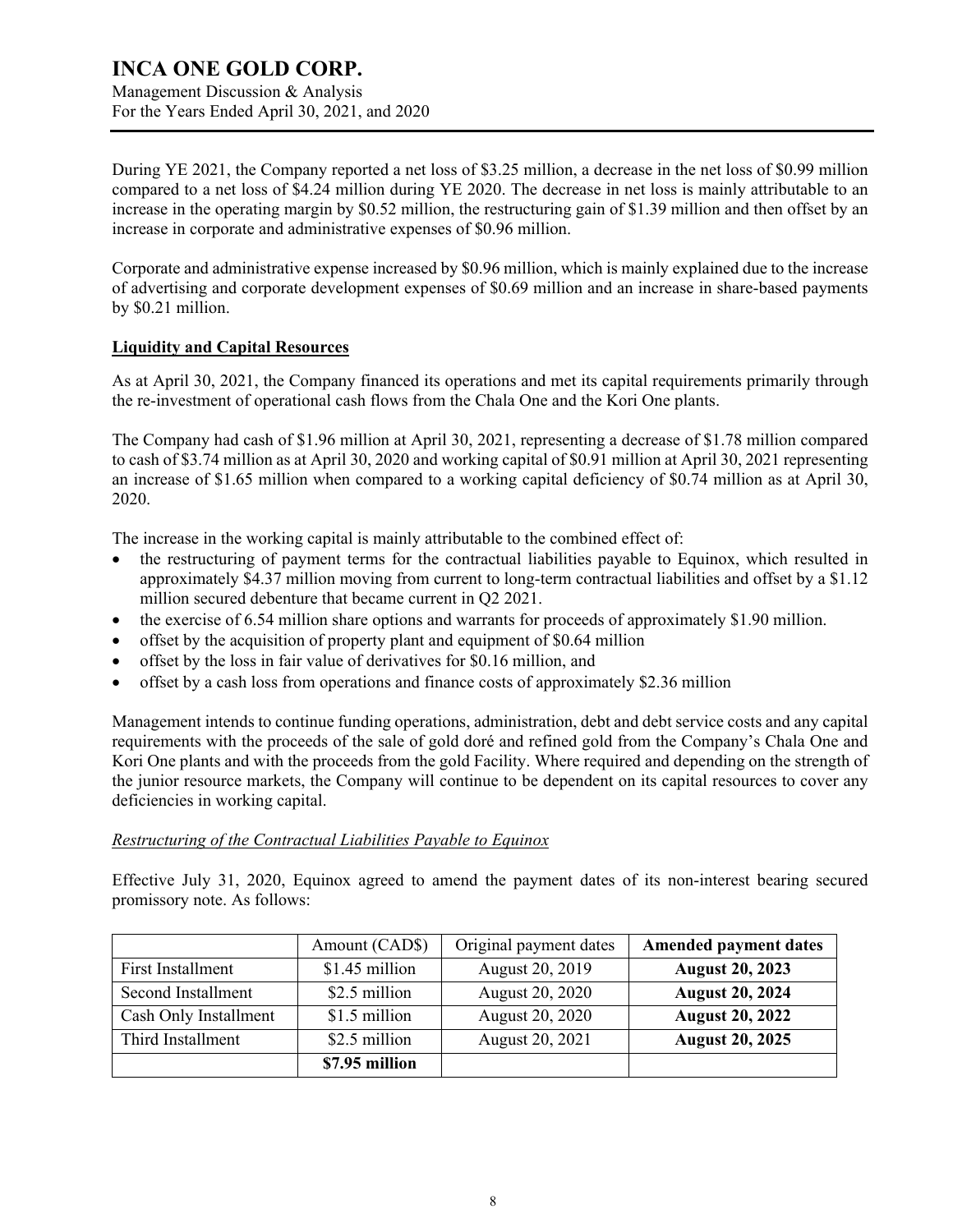Equinox also agreed to extend the payment date for approximately US\$0.7 million related to a working capital loan, from August 20, 2021 to August 20, 2023.

The result of this restructuring with Equinox, is as follows:

- increase in working capital by approximately \$4.37 million due to the extension of the payment dates causing the current contractual liability to be reclassified as long-term debt.
- the accounting treatment for the change in this liability caused the recognition of a gain of approximately \$1.54 million as result of the difference between the estimated fair value of the liability using the previous payment dates (\$6.30 million) and the estimated fair value using the new payment dates (\$4.76 million).

#### *Gold loan agreements*

During March 2021, the Company arranged a \$2.5 million gold prepayment facility with OCIM. Net proceeds of \$2.45 million were used to purchase gold mill feed. In line with the terms of the gold prepayment facility, the Company made the required payments and subsequent to YE 2021 made the final payment.

In August 2021, the Company arranged a \$9 million gold pre-payment Facility from OCIM. Net proceeds of the Facility's first tranche was for approximately \$5.95 million, of which \$4.6 million will be used to purchase gold mill feed and \$1.35 million will be used for the repayment of a secured debenture. The term of the Facility is for 18 months and will be paid in gold bullion. Once 50% of the gold bullion is repaid to OCIM, the Company has the option to drawdown, an additional \$3 million, which will be payable in gold bullion over an additional 18 months.

#### Share Issuances

- During the year ended April 30, 2021, 6,542,170 common shares were issued for proceeds of \$1.4 million on the exercise of 5,079,114 warrants at an average price of CAD\$0.37 per share and \$0.5 million on the exercise of 1,463,056 stock option at an average of CAD\$0.43 per share.
- On July 31, 2020, the Company issued 1,187,333 common shares at CAD\$0.65 as partial payment of its note payable to Equinox.

#### **Summary of Outstanding Share Data**

As at the date of this MD&A, the Company had 37,037,228 common shares issued and outstanding, 3,359,546 share-based options (with exercise prices ranging between CAD\$0.19 to CAD\$1.00) and 2,402,388 warrants outstanding (with exercise prices ranging between CAD\$0.18 and CAD\$1.00 per share). The fully diluted shares outstanding at the date of this MD&A is 42,799,162.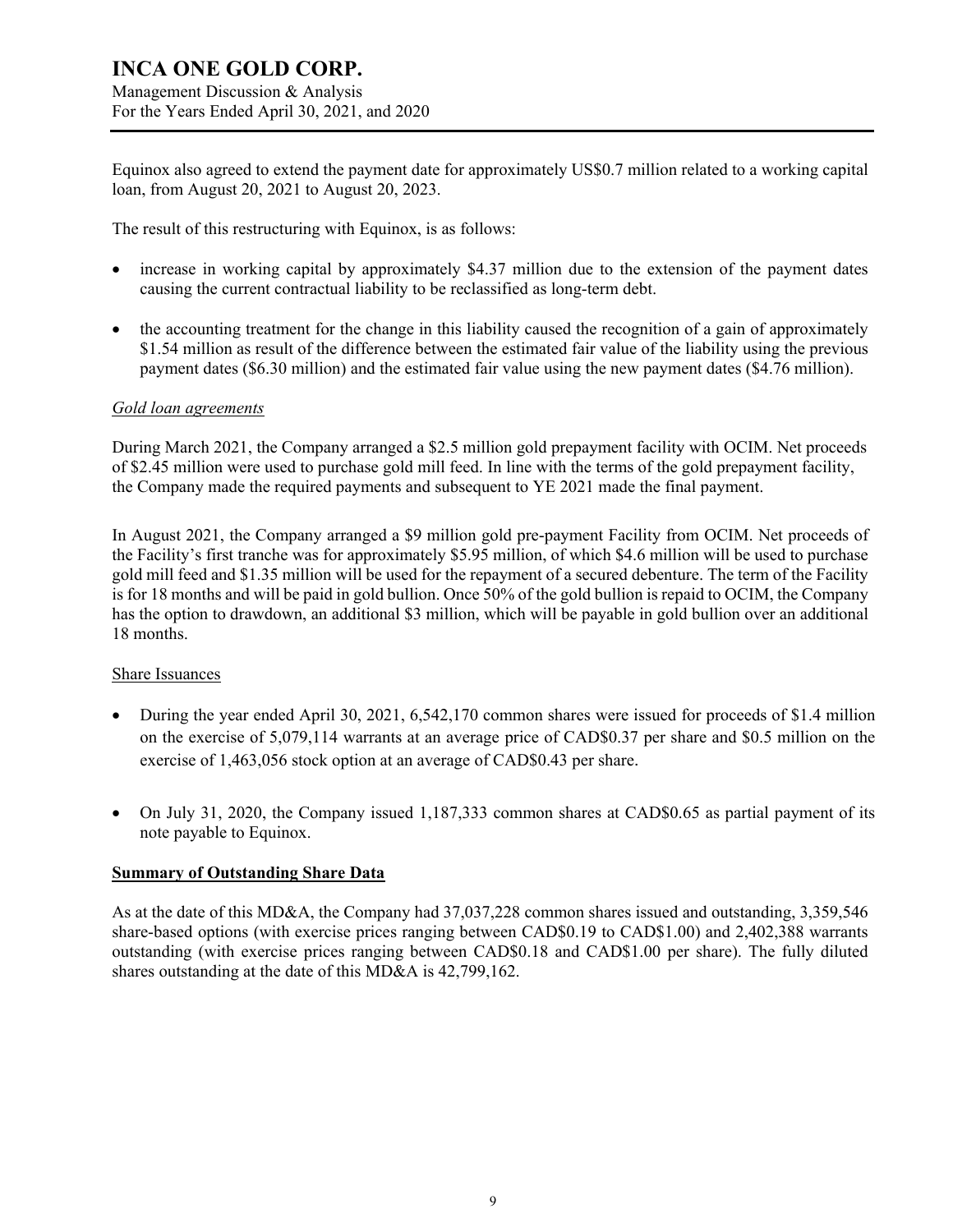Management Discussion & Analysis For the Years Ended April 30, 2021, and 2020

#### **Transactions with Related Parties**

#### **(a) Related Party Transactions**

The Company's related parties consist of the Company's directors, officers and companies associated with these individuals including the following:

- A company owned by Edward Kelly, the Company's CEO (also a director).
- A company owned by Mark Wright, the Company`s VP Operations & New Projects.

The following expenditures were charged by related parties during the years ended April 30, 2021 and 2020:

|                                          | <b>Years Ended</b><br>April 30, |         |
|------------------------------------------|---------------------------------|---------|
|                                          | 2021                            | 2020    |
|                                          | S                               |         |
| Management, salaries and consulting fees | 573,077                         | 386,506 |
| Director fees                            | 51,956                          | 28,432  |
| Business development                     | 148,991                         |         |
| Share-based payments                     | 248,567                         | 71,243  |
|                                          | 1,022,591                       | 486,181 |

Management fees were paid to companies controlled by the CEO and VP Operations & New Projects.

#### **(b) Compensation of Key Management Personnel**

The Company's key management personnel have authority and responsibility for planning, directing and controlling the activities of the Company and includes the Directors, CEO, CFO, and VP Operations  $\&$ New Projects. Compensation in respect of services provided by key management consists of consulting and management fees paid to companies controlled by the CEO and VP Operations & New Projects and by the issue of options. The compensation for key management personnel paid as management were for the years ended April 30, 2021 and 2020 as follows:

|                      | <b>Years Ended</b> |           |
|----------------------|--------------------|-----------|
|                      |                    | April 30, |
|                      | 2021               | 2020      |
|                      | S                  |           |
| Management fees      | 336,219            | 236,861   |
| Salaries             | 236,858            | 149,645   |
| Business development | 22,000             |           |
| Share-based payments | 180,776            | 46,128    |
|                      | 775,853            | 432,634   |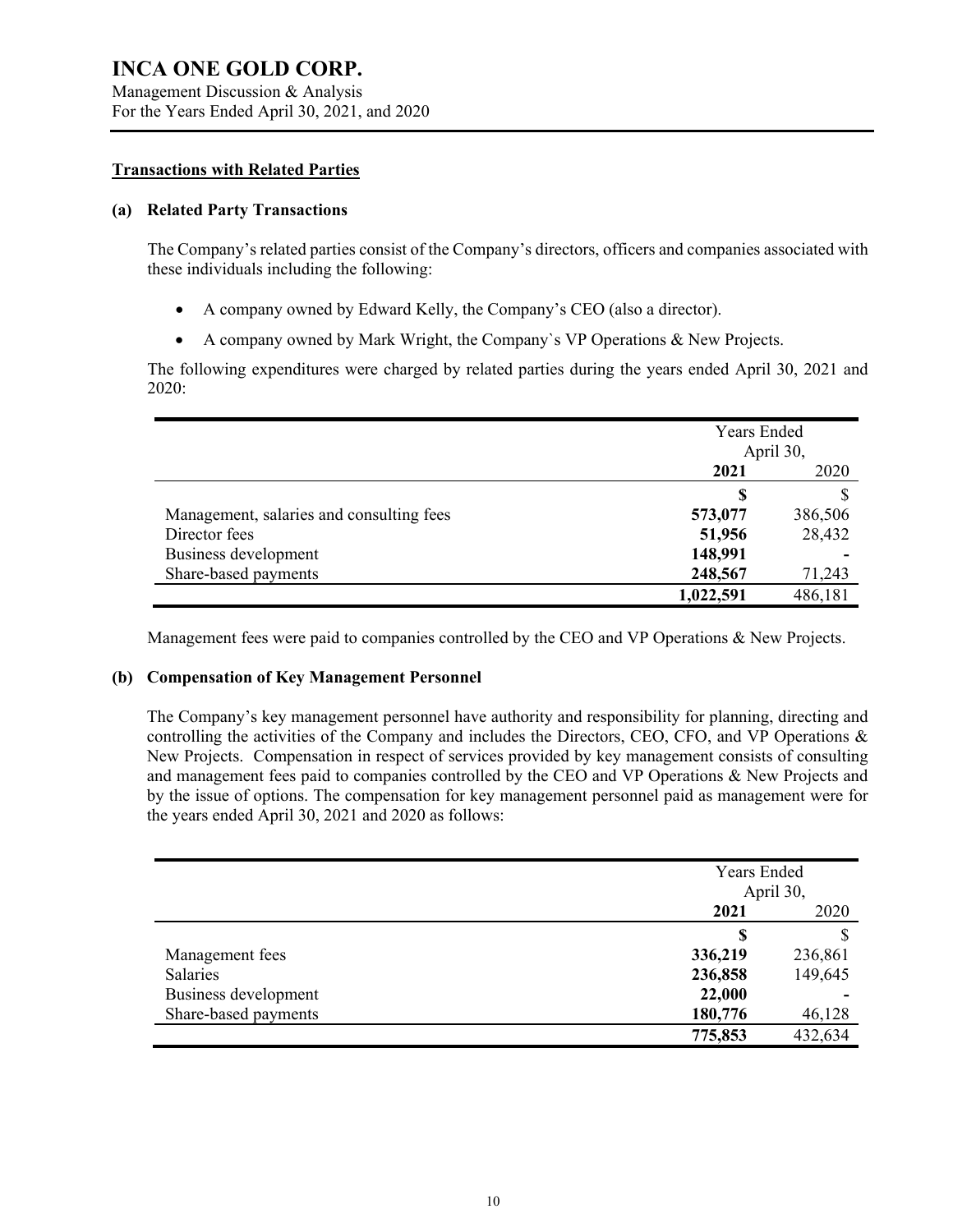Management Discussion & Analysis For the Years Ended April 30, 2021, and 2020

#### **(c) Related Party Balances**

All related party balances payable, including for business expenses reimbursements, annual bonuses are approved by the board of directors, and for services rendered as at April 30, 2021 are non-interest bearing and payable on demand, and are comprised of \$0.4 million (April 30, 2020 - \$0.3 million) payable to the CEO and a company controlled by the CEO, \$0.4 million (April 30, 2020 - \$0.3 million) payable to the CFO and \$0.05 million payable (April 30, 2020 – \$0.3 million payable) to the Directors or companies controlled by the Directors.

#### **Commitments and Contingencies**

In addition to the commitments in connection with the Company's financings, the Company has:

- a three-year rent agreement for its corporate office in Lima, Peru, with a monthly payment of \$3,574 and termination date on July 31, 2021, and
- a five-year rent agreement for its corporate office in Vancouver, Canada with a monthly payment of CAD\$3,768 and termination date on July 31, 2023.

As at April 30, 2021, the Company had a commitment to sell approximately 287 ounces of gold doré to third parties, which was settled subsequent to April 30, 2021 through the delivery of gold. At April 30, 2021 the Company received advances \$0.5 million in relation to this commitment and have been included as current deferred revenues in the consolidated statement of financial position.

A summary of liabilities and future operating commitments at April 30, 2021 are as follows:

|                                                   |              |            |             | Greater   |
|---------------------------------------------------|--------------|------------|-------------|-----------|
|                                                   |              | Within One | One to Five | than Five |
|                                                   | <b>Total</b> | Year       | Years       | Years     |
| <b>Maturity analysis of financial liabilities</b> | \$           | S          | D           |           |
| Accounts payable and accrued liabilities          | 2,777,453    | 2,777,453  |             |           |
| Contractual liabilities payable to Equinox        | 5,700,320    | 193,177    | 5,507,143   |           |
| Loans payable                                     | 2,530,716    | 1,557,365  | 973,351     |           |
| Gold loan                                         | 2,711,652    | 2,711,652  |             |           |
|                                                   | 13,720,141   | 7,239,647  | 6,480,494   |           |
| <b>Commitments</b>                                |              |            |             |           |
| Office lease rental                               | 98,832       | 49,882     | 48,950      |           |
| Gold sale deferred revenue                        | 480,000      | 480,000    |             |           |
| Asset retirement and reclamation obligations      | 1,152,653    |            |             | 1,152,653 |
|                                                   | 1,731,485    | 529,882    | 48,950      | 1,152,653 |
|                                                   | 15,451,626   | 7,769,529  | 6,529,444   | 1,152,653 |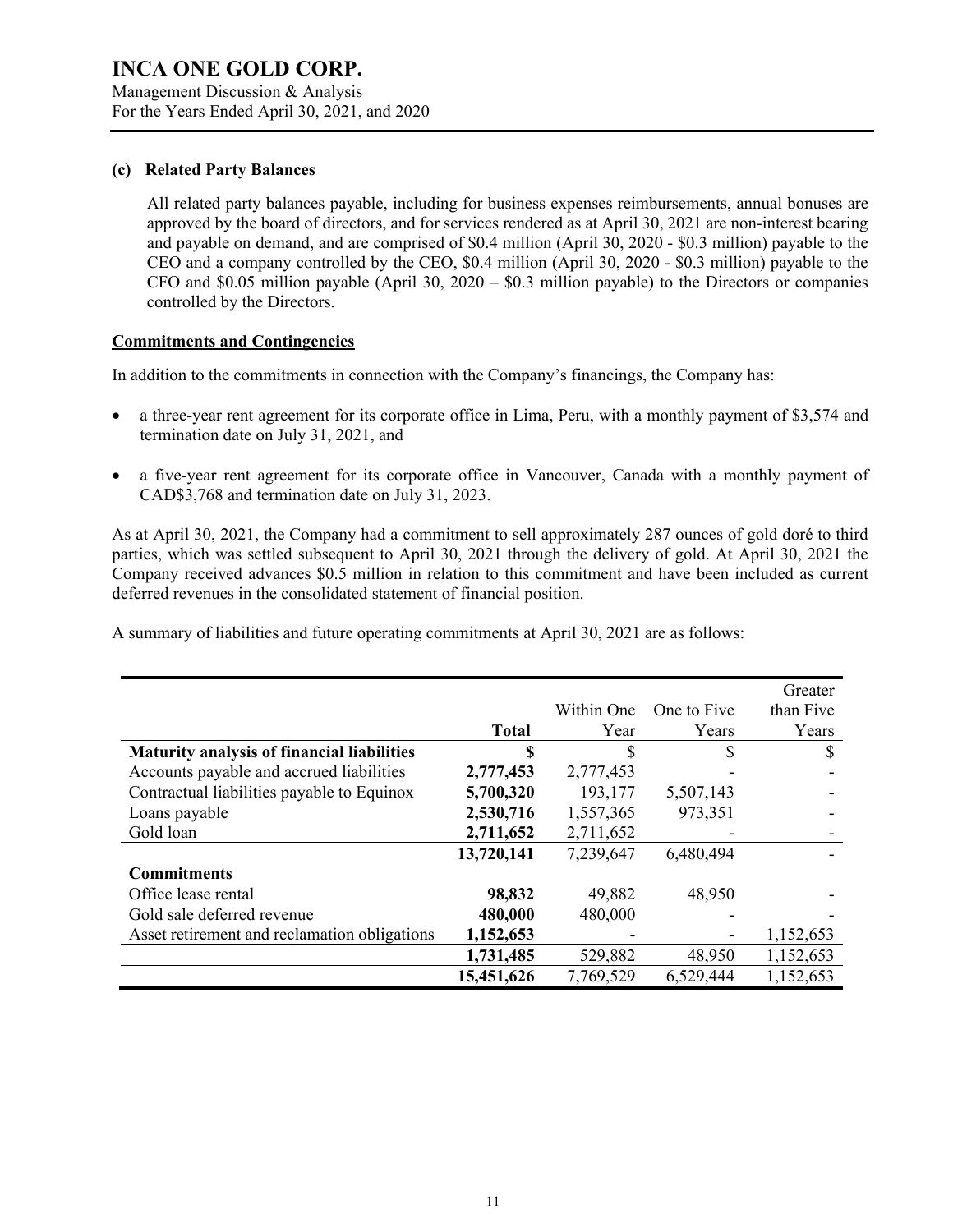#### Contingent Debenture

In September 2016, the Company completed a comprehensive capital restructuring by issuing a \$0.78 million contingent debenture certificate (the "Contingent Debenture"), which only becomes payable on the date that the Company achieves two production milestones including (i) achieving 300 tonnes per day mineral processing capacity in Peru, and (ii) achieving three months of 200 tonnes per day average daily production. Upon reinstatement, the Contingent Debenture will have a 12% annual interest rate paid quarterly in arrears, twelvemonth term to maturity, certain early redemption features, and a general security agreement will be issued. If the performance milestones are not achieved before August 31, 2026, the Contingent Debenture will be cancelled.

As at April 30, 2021 the value of the contingent debenture was \$nil. However, the first milestone of 300 tonnes per day mineral processing capacity in Peru was achieved as result of the acquisition of Anthem.

#### **Fair Value of Financial Instruments**

As at April 30, 2021, the Company's financial instruments consist of cash, receivables, derivative financial assets, long term receivables, accounts payable and accrued liabilities, contractual liabilities payable to Equinox, loans payable and gold loan.

IFRS requires disclosures about the inputs to fair value measurements for financial assets and liabilities recorded at fair value, including their classification within a hierarchy that prioritizes the inputs to fair value measurement

As at April 30, 2021 and 2020, the Company believes that the carrying values of the financial instruments noted above approximate their fair values because of their nature and relatively short maturity dates or durations or their interest rates approximate market interest rates. The derivative financial asset and the gold loan have been assessed on the fair value hierarchy described above and is classified as Level 1.

#### **Financial Instruments Risk**

The Company's financial instruments are exposed in varying degrees to a variety of financial risks. The Board approves and monitors the risk management processes:

*(i) Credit risk*

Credit risk exposure primarily arises with respect to the Company's cash and receivables. The risk exposure is limited because the Company places its instruments in banks of high credit worthiness within Canada and continuously monitors the collection of other receivables.

*(ii) Liquidity risk*

Liquidity risk is the risk that the Company cannot meet its financial obligations as they become due. The Company's approach to managing liquidity is to ensure as far as possible, that it will have sufficient liquidity to settle obligations and liabilities when they become due. As at April 30, 2021, the Company had cash and restricted cash of \$2.1 million (April 30, 2020 - \$3.7 million) and current working capital of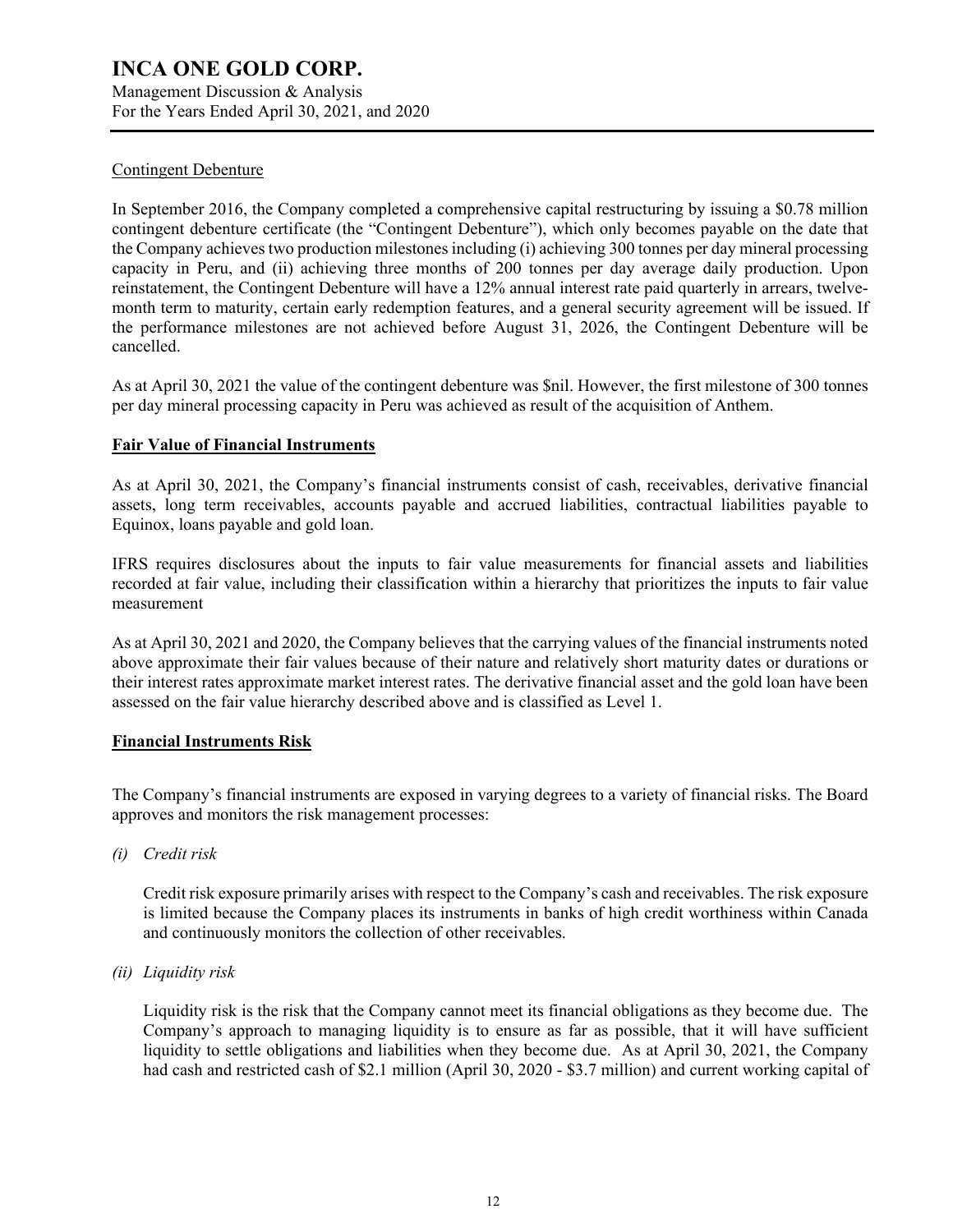Management Discussion & Analysis For the Years Ended April 30, 2021, and 2020

\$0.9 million (April 30, 2020 – working capital deficit of \$0.7 million) with total liabilities of \$15 million (April 30, 2020 - \$17 million).

A summary of the Company's future operating commitments is presented above under the Commitments and Contingencies section.

#### *(iii) Market risk*

a. Interest rate risk

Interest rate risk is the risk that the fair value or future cash flows of a financial instrument will fluctuate because of changes in market interest rates.

The Company invests cash in guaranteed investment certificates at fixed or floating interest rates in order to maintain liquidity while achieving a satisfactory return for shareholders. A change of 100 basis points in the interest rates would not be material to the financial statements. At April 30, 2021, the Company had no variable rate debt.

b. Foreign currency risk

Foreign exchange risk is the risk that the fair value of future cash flows of a financial instrument will fluctuate because of the changes in the foreign exchange rates. The Company is exposed to the financial risk related to the fluctuation of foreign exchange rates associated with the fluctuations in its Canadian dollar and the Peruvian New Sol ("Sol") bank accounts as well as the translation of foreign-held assets and liabilities at current exchange rates.

The Company's net exposure to the Canadian dollar and Sol on financial instruments, in US dollar equivalents, is as follows:

|                                            | April 30,<br>2021 | April 30,<br>2020 |
|--------------------------------------------|-------------------|-------------------|
|                                            | S                 | S                 |
| CAD dollar:                                |                   |                   |
| Cash                                       | 7,530             | 37,900            |
| Receivables                                | 24,253            | 23,386            |
| Accounts payable and accrued liabilities   | (541,006)         | (439, 474)        |
| Secured debentures                         | (1,295,350)       | (1,124,620)       |
| Contractual liabilities payable to Equinox | (4,940,504)       | (5,928,811)       |
| Net assets (liabilities)                   | (6,745,077)       | (7, 431, 619)     |
| Sol:                                       |                   |                   |
| Cash                                       | 77,425            | 185,920           |
| Receivables                                | 1,051,824         | 859,798           |
|                                            |                   |                   |
| Accounts payable and accrued liabilities   | (221, 412)        | (601,000)         |
| Net assets (liabilities)                   | 907,837           | 444,718           |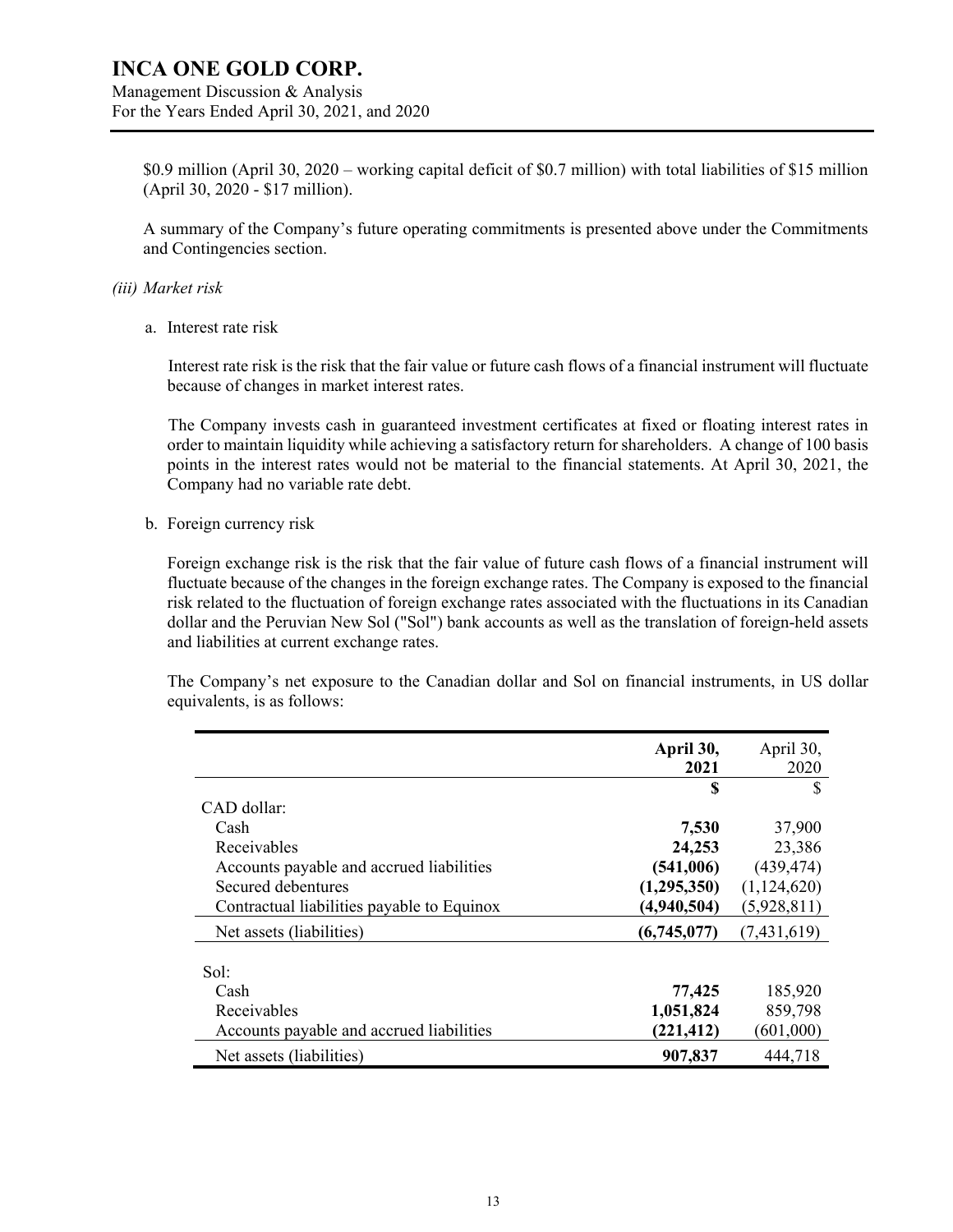Assuming all other variables constant, an increase or a decrease of 10% of the Canadian dollar against the US dollar, as of April 30, 2021 would have changed the Company's net loss by approximately \$0.7 million. Assuming all other variables constant, an increase or a decrease of 10% of the Peruvian Sol against the US dollar, as of April 30, 2021 would have changed the Company's net loss by approximately \$0.1 million.

The Company had no hedging agreements in place with respect to foreign exchange rates.

c. Commodity price risk

Commodity price risk is the risk of financial loss resulting from movements in the price of the Company's commodity inputs and outputs. The Company's price risk relates primarily to: the spot price of gold for its derivative financial asset and its gold loan balances and future gold price expectations as it relates to gold-bearing mineral purchases and sales revenues. The Company continuously monitors precious metal trading prices as they are included in projections prepared to determine its future strategy.

#### **Off-Balance Sheet Arrangements**

The Company has not entered into any off-balance sheet arrangements.

#### **Critical Accounting Policies, Estimates and Recent Accounting Pronouncements**

The preparation of the Company's consolidated financial statements in accordance with IAS 1, *Presentation of Financial Statements*, requires management to make certain critical accounting estimates and to exercise judgment that affect the accounting policies and the reported amounts of assets, liabilities and disclosure of contingent assets and liabilities at the date of the consolidated financial statements and reported amounts of revenues and expenses during the reporting period. Estimates and assumptions are continually evaluated based on historical experience and other factors, including expectations of future events that are believed to be reasonable under the circumstances. In the future, actual experience may differ from these estimates and assumptions. Revisions to accounting estimates are recognized in the period in which the estimates are revised and in any future periods affected. Uncertainty about these assumptions and estimates could result in outcomes that require a material adjustment to the carrying amounts of assets or liabilities in future periods.

Significant accounting judgments that management has made in the process of applying accounting policies which it considers have had the most significant effect on the amounts recognized in the consolidated financial statements include, but are not limited to going concern, assessment of debt holders and their capacity to act as debt-holders, assessment of extinguishment versus modification of debt, classification and measurement of its gold loan, and assessment on its contingent debenture.

Management considers the areas currently requiring a significant degree of estimation and assumption and which have a significant risk of resulting in a material adjustment to the carrying amount of assets and liabilities within the next financial year, to include, but not be limited to, the value attributed to share-based compensation and share-purchase warrants, fair value measurement, deferred revenue, depreciation, inventory, asset retirement and reclamation obligation, deferred taxes and contingencies that could arise form time to time.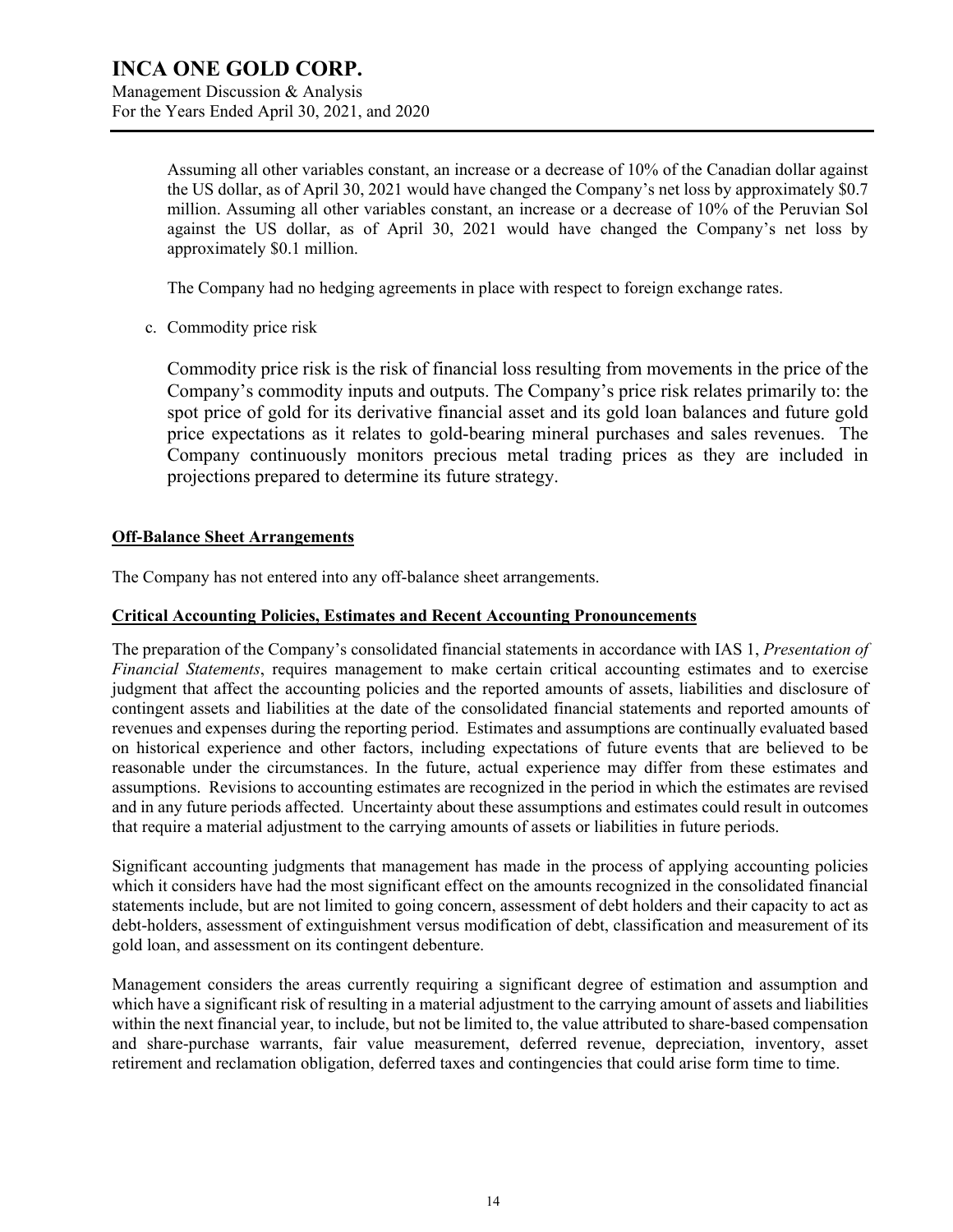Management Discussion & Analysis For the Years Ended April 30, 2021, and 2020

These accounting policies and estimates are further discussed in the Company's annual audited consolidated financial statements on April 30, 2021.

#### *Changes in Accounting Standards*

The Company has adopted the changes in IAS 1 – Presentation of Financial Statements (effective on January 1, 2023 - early adoption permitted) as well as the changes in IAS 16 – Property Plant and Equipment (effective January 1, 2022 - early adoption permitted) and has assessed that there is no impact on the adoption of these amendments.

#### **Risks and Uncertainties**

Mineral processing and production involve a number of business risks, some of which are beyond the Company's control. These can be categorized as operational, financial and regulatory risks.

#### *Operational Risks:*

The Company continuously monitors and responds to changes in operational risks, such as those noted below, and seeks to adhere to all regulations governing its operations.

Mineral Supply: The Company may not be able to source sufficient mill feed to operate both the Chala One and Kori One plants economically. In particular, the Company currently sources material exclusively from thirdparty sources and faces a competitive marketplace for purchase of supply from Peruvian government-approved mineral sources. Consequently, the Company does not have control over the mineral grade, metallurgical recovery, nor quantities received, noting that the Company mitigates this risk by working with minimum cut-off purchase grades, providing fair terms to their customers, and sourcing material from established suppliers to ensure best efficiency and profitability of its plant operation.

Production Schedules: In relation to the mineral supply risks, no assurances can be provided that production schedules at the Chala One plant nor the Kori One plant, and the related operating margins and cash flows, are achieved, noting that failure to meet these schedules can have an adverse impact on the Company's profitability, results of operations, cash flows, and overall financial conditions.

Qualified Staff: Due to the competitive marketplace, the Company may have difficulty in hiring and retaining skilled employees and contractors to source sufficient mineral feed, operate the Chala One plant and the Kori One plant effectively (noting the diversity of mill feed received), and effectively administer the Peruvian permitting, compliance, exportation, and regulatory functions.

Regulations, Permits, and Hazards: The Company must also manage changing governmental laws and regulations, and the Company cannot guarantee title to its properties and permits. The Company must also contend with environmental hazards (including discharge of pollutants or hazardous chemicals), as well as industrial accidents and occupational and health hazards, mechanical failures, the unavailability of materials and equipment, and or lack of accessibility to required expertise.

Acquisitions: There is no assurance that the Company will acquire mineral properties and processing plants and any acquisitions may expose the Company to new risks, and the mining industry is intensely competitive for the acquisition of new properties and plants.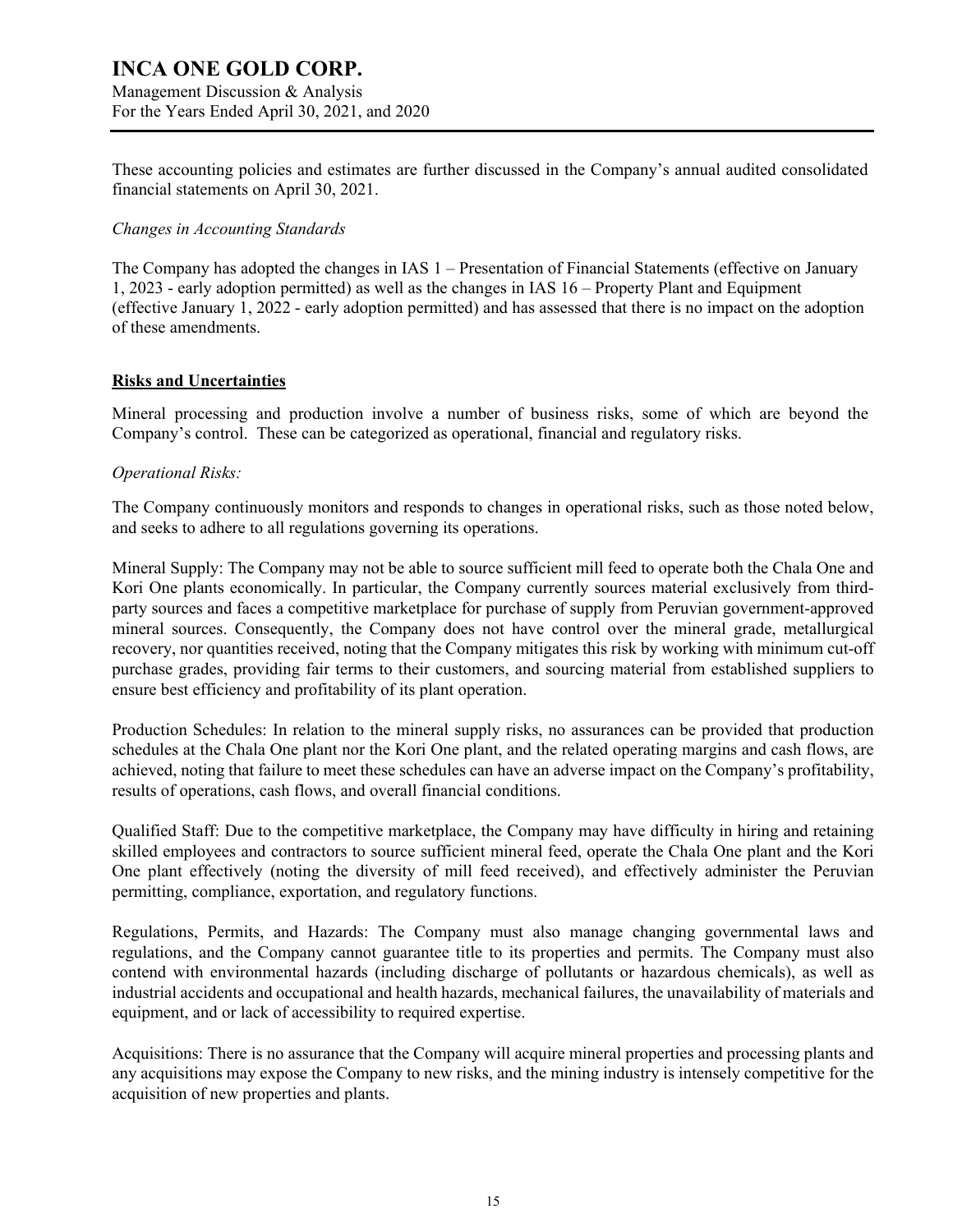Covid 19: The Company may suffer some impact in its operations as result of the measures that the Peruvian government can enact in other to mitigate the spread of the pandemic. Mineral supply as well as chemical reactives used in the productions of doré bars could be significantly affected.

#### *Financial risks:*

Financial risks include commodity prices, interest rates and fluctuating foreign exchange rates, all of which are beyond the Company's control. Additional financial risks are the Company's ability to raise capital to continue funding its operations.

#### *Regulatory risks:*

Regulatory risks include the possible delays in getting regulatory approval to, and permits for, the transactions that the Board of Directors believe to be in the best interest of the Company, and include increased fees for filings, the introduction of ever more complex reporting requirements the cost of which the Company must meet in order to maintain its exchange listing.

#### *Financial Instruments and Risk:*

For a description of the risks faced by the Company with respect to financial instruments, see the Company's audited consolidated financial statements for the years ended April 30, 2021 and 2020.

#### **Cautionary Statement on Forward-Looking Information**

This MD&A contains forward-looking statements. All statements, other than statements of historical fact, constitute "forward-looking statements" and include any information that addresses activities, events or developments that the Company believes, expects or anticipates will or may occur in the future including the Company's strategy, plans or future financial or operating performance and other statements that express management's expectations or estimates of future performance.

Forward-looking statements are generally identifiable by the use of the words "may", "will", "should", "continue", "expect", "anticipate", "estimate", "believe", "intend", "plan" or "project" or the negative of these words or other variations on these words or comparable terminology. All such forward-looking information and statements are based on certain assumptions and analyses made by the Company's management in light of their experience and perception of historical trends, current conditions and expected future developments, as well as other factors management believes are appropriate in the circumstances. These statements, however, are subject to known and unknown risks, uncertainties and other factors that may cause the actual results, level of activity, performance or achievements of the Company to be materially different from those expressed, implied by or projected in the forward-looking information or statements.

Important factors that could cause actual results to differ from these forward-looking statements include but are not limited to: risks related to the exploration and potential development of the Company's projects, risks associated to international operations, the actual results of current exploration activities, conclusions of economic evaluations, changes in project parameters as plans continue to be refined, future prices of minerals, as well as those factors discussed in the sections relating to risk factors of the Company set out in this MD&A.